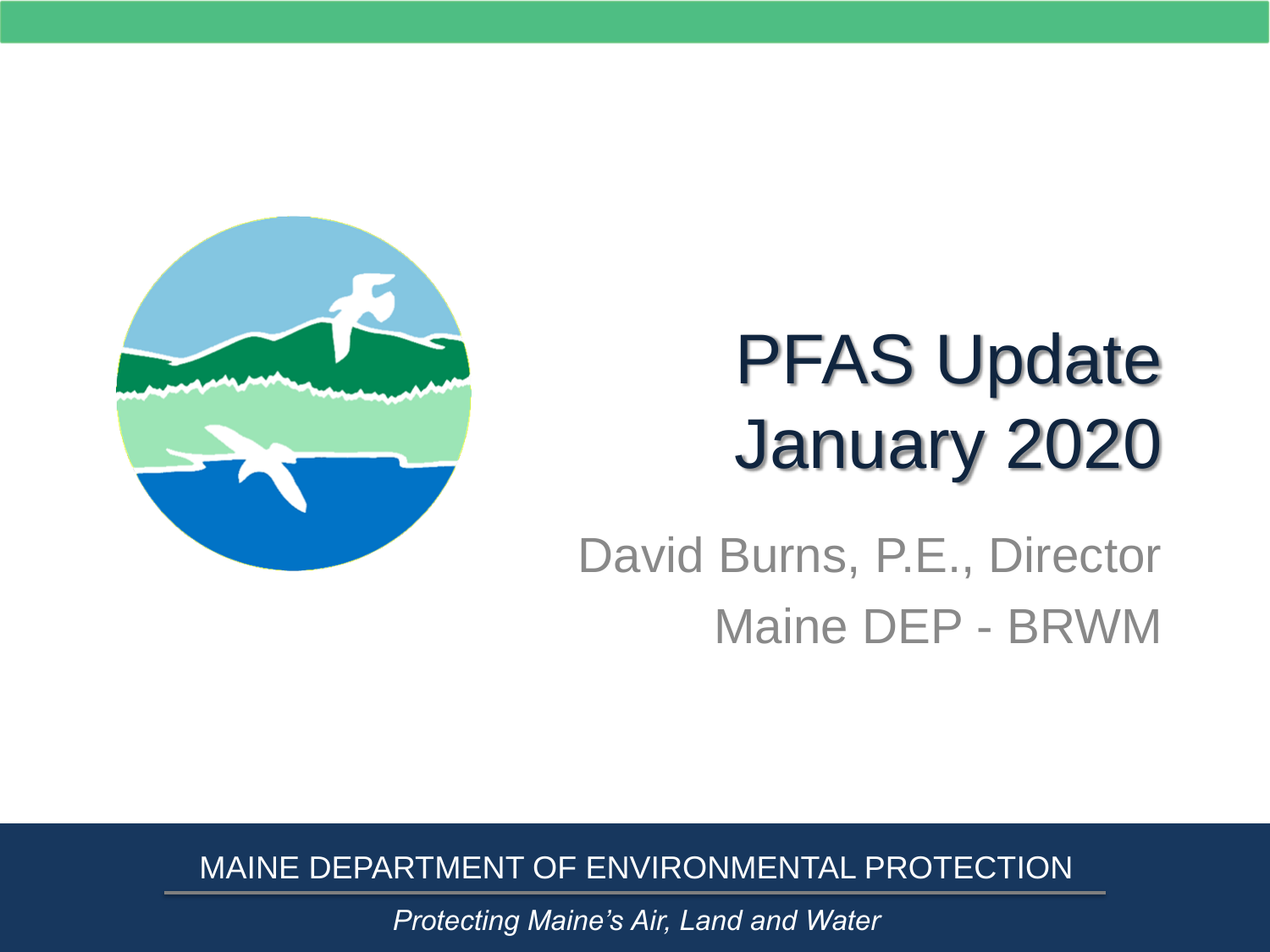#### **Overview**

- What is PFAS?
- Where are they found in the environment?
- Why did they come to our attention?
- What has the DEP done so far?
- Sludge/biosolids impacts
- Other PFAS testing
- Task Force and the future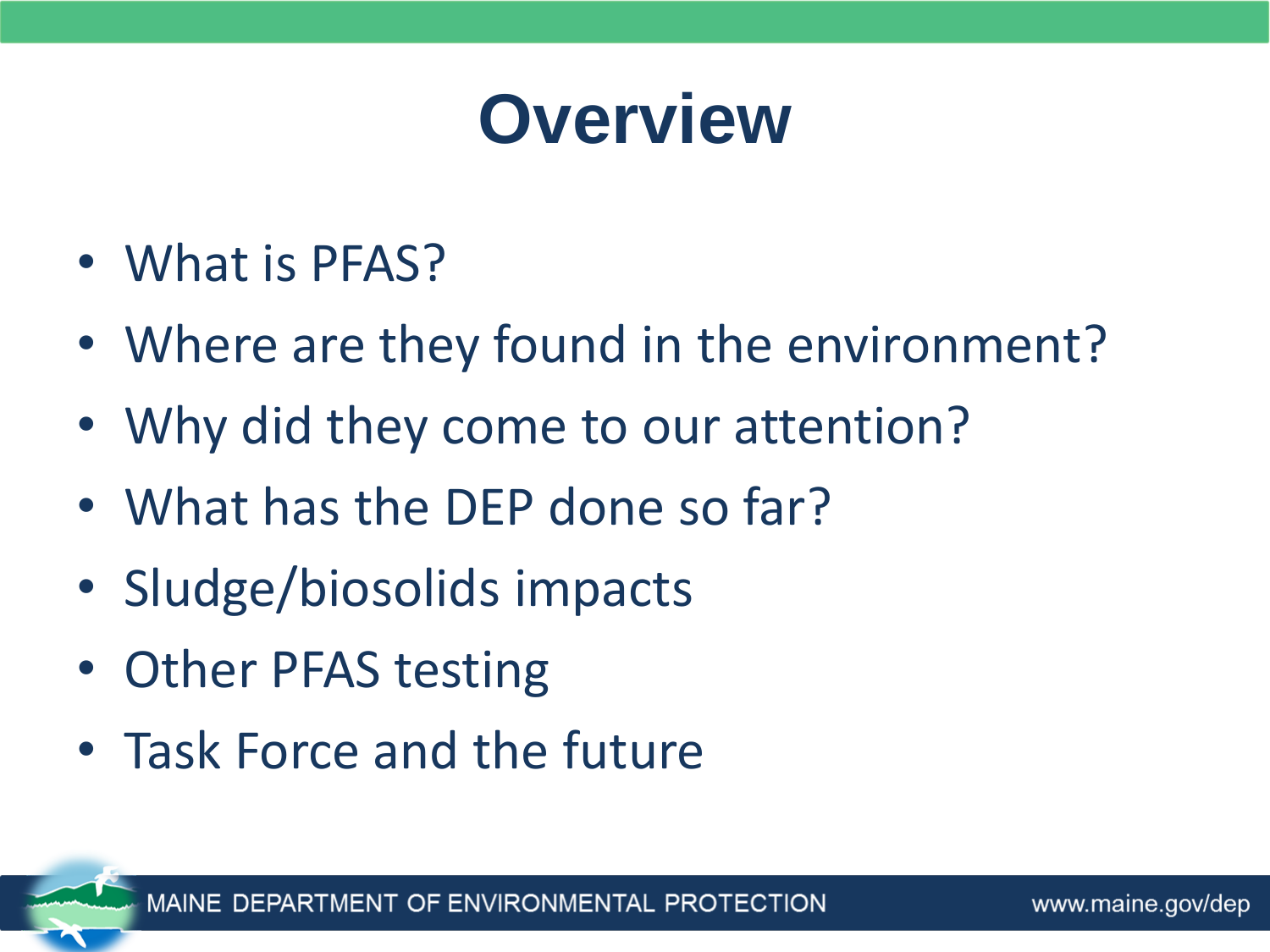#### **Emerging Issue**



ITRC Naming Conventions, 2017

MAINE DEPARTMENT OF ENVIRONMENTAL PROTECTION

www.maine.gov/dep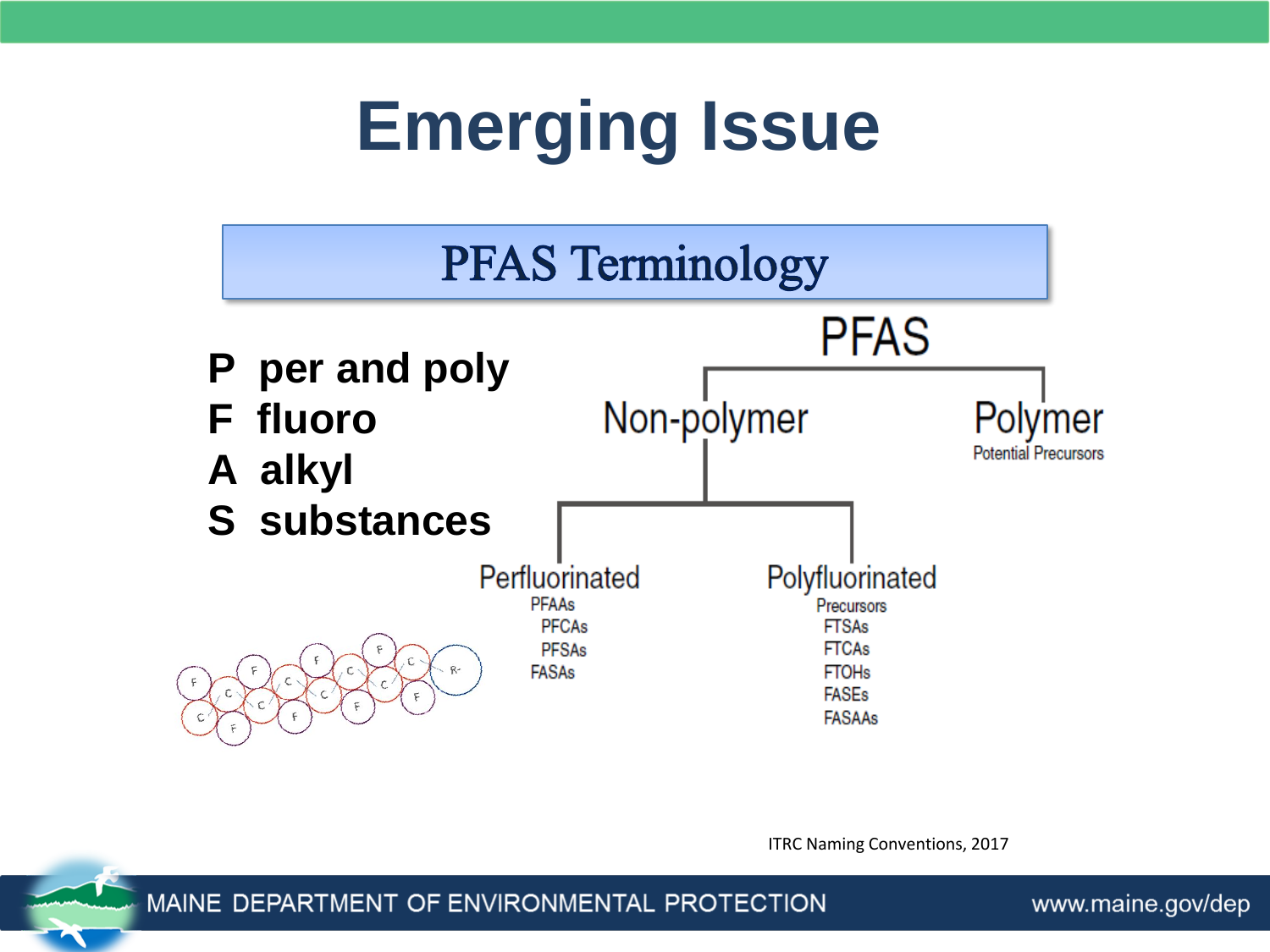#### **PFAS – What Are They?**

- **Stable, C-F bond strength Low volatility High molecular weight**
- **Thermally stable Hydrophobic Lipophobic Surfactant properties**
- **Focus on small percentage of the total number of PFAS compounds (3,000+)**



PFOA - perfluorooctanoic acid



PFOS - perfluorooctanesulfonic acid



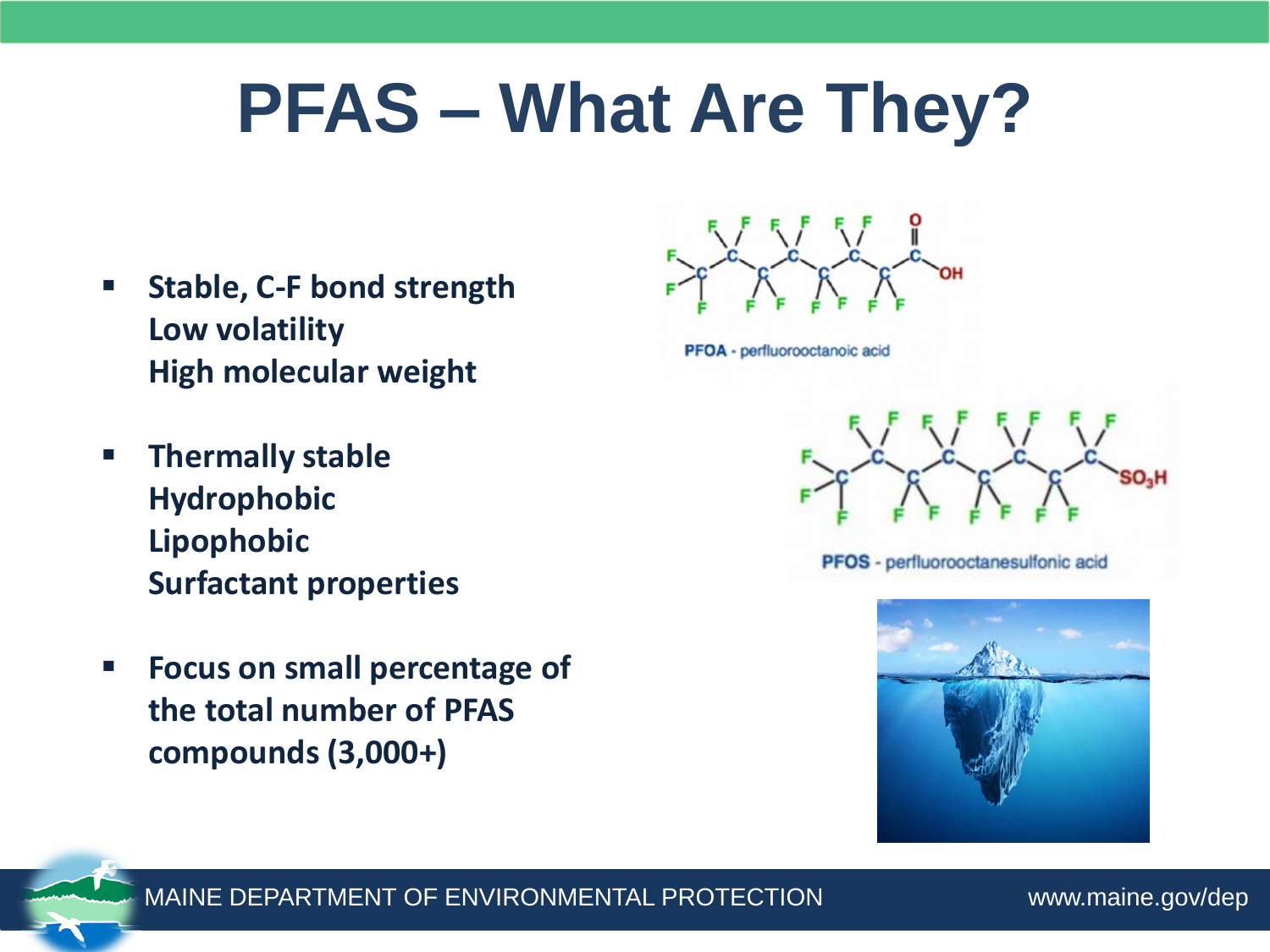#### **Where Used**

#### **Previous and Current Uses: Industrial and Consumer Products**

#### **PFOA**

- Cooking surfaces (Teflon)
- Fire fighting foams ۰
- Toothpaste, Shampoos, cosmetics
- Polishes and waxes
- **Electronics**
- Lubricants/surfactants/emulsifiers
- Pesticide ۰
- **Plumbing Tape**  $\blacksquare$
- Food containers and contact paper ٠
- Textiles (Gore-Tex) and Leather .
- Paints, varnishes, sealants  $\blacksquare$
- **Cleaning products**
- And more...

#### **PFOS**

- Metal plating and finishing
- Fire fighting foams
- Photograph Development
- Semiconductor industry
- **Aviation Fluids**
- Flame repellants
- **Packaging Papers**
- Oil and Mining  $\blacksquare$
- Stain repellants on carpets and upholstery  $\blacksquare$ (e.g. Stainmaster, ScotchGard)
- **Cleaning products**
- Paints, varnishes, sealants  $\blacksquare$
- Leathers, textiles
- And more...

ASWDA (2016)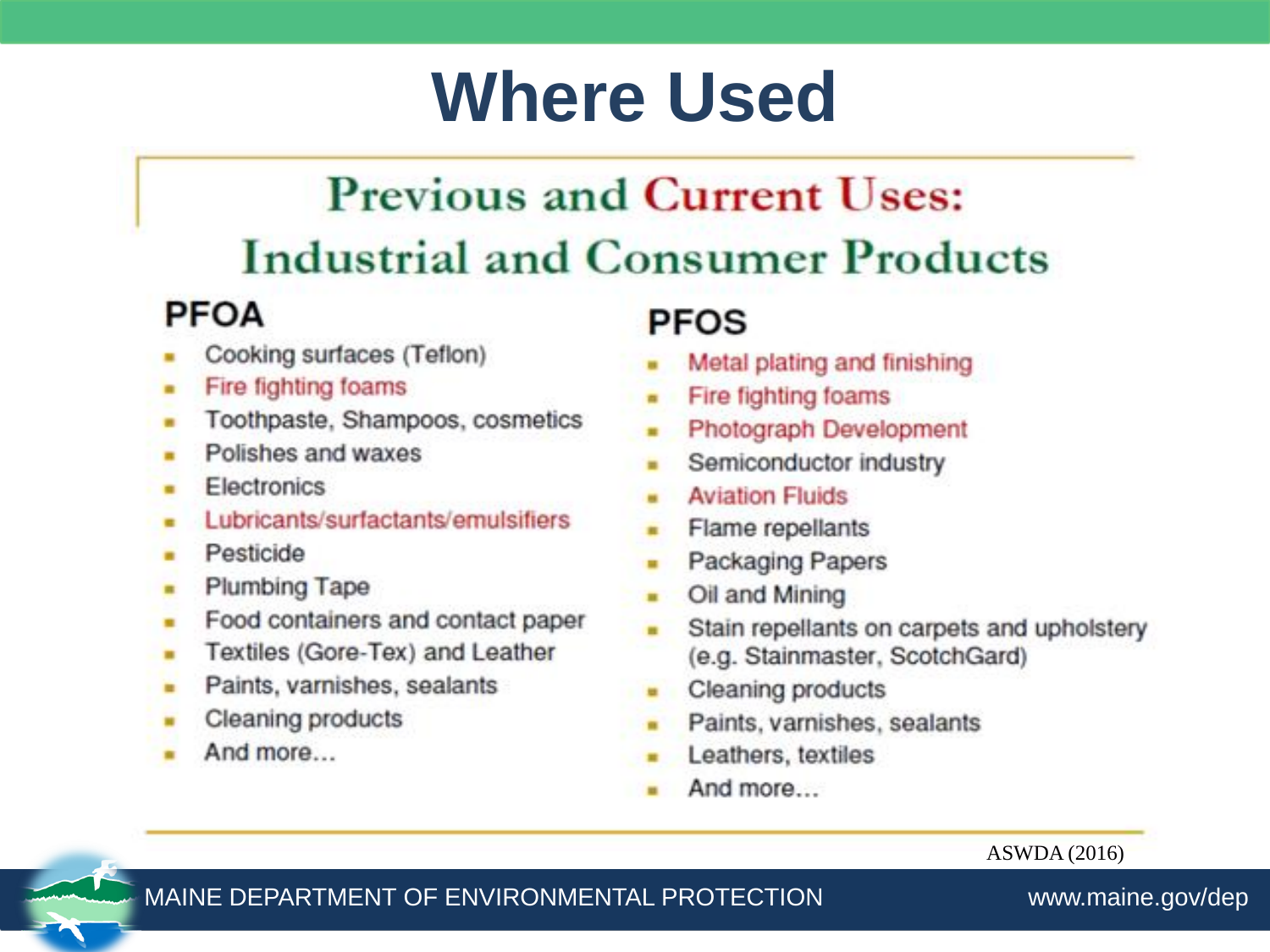#### **Where Are PFAS Found in the Environment**



**O** Diffusion/Dispersion/Advection **O** Infiltration **O** Transformation of precursors (abiotic/biotic) **KEY O** Atmospheric Deposition

Figure 3. Conceptual site model for landfills and WWTPs.

(Source: Adapted from figure by L. Trozzolo, TRC, used with permission)

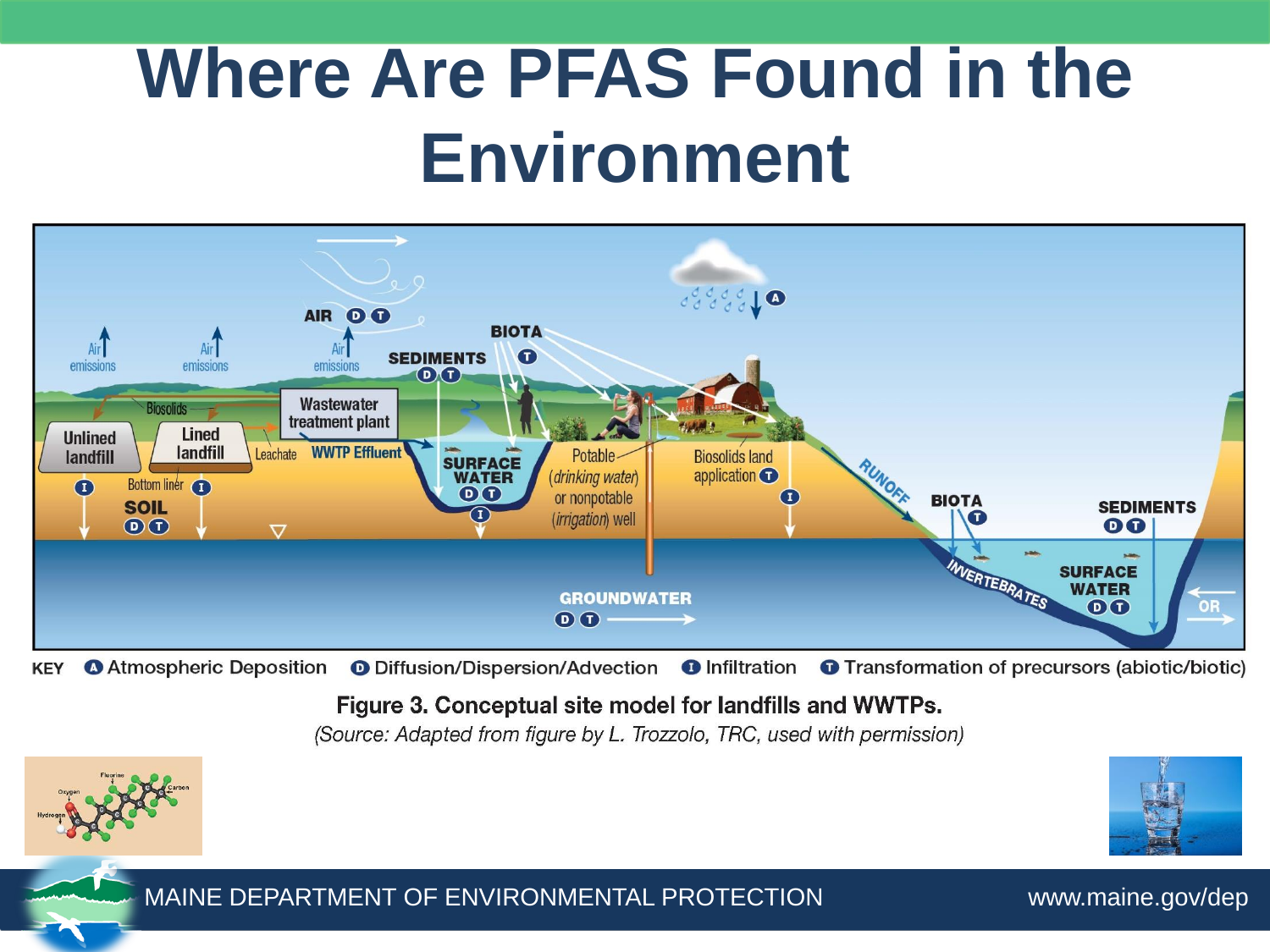# **PFAS at a Dairy Farm**

- Dairy farm in southern Maine showing impacts from PFAS
	- Site had received paper mill residuals and biosolids
		- $-$  Paper mill sludge and bioash  $\sim$ 1983-1985
		- Biosolids licensed in 1986, received biosolids 1989- 2004
	- DEP became involved in early 2017
		- Tested soil, groundwater, surface water, hay, manure, purchased feed, milk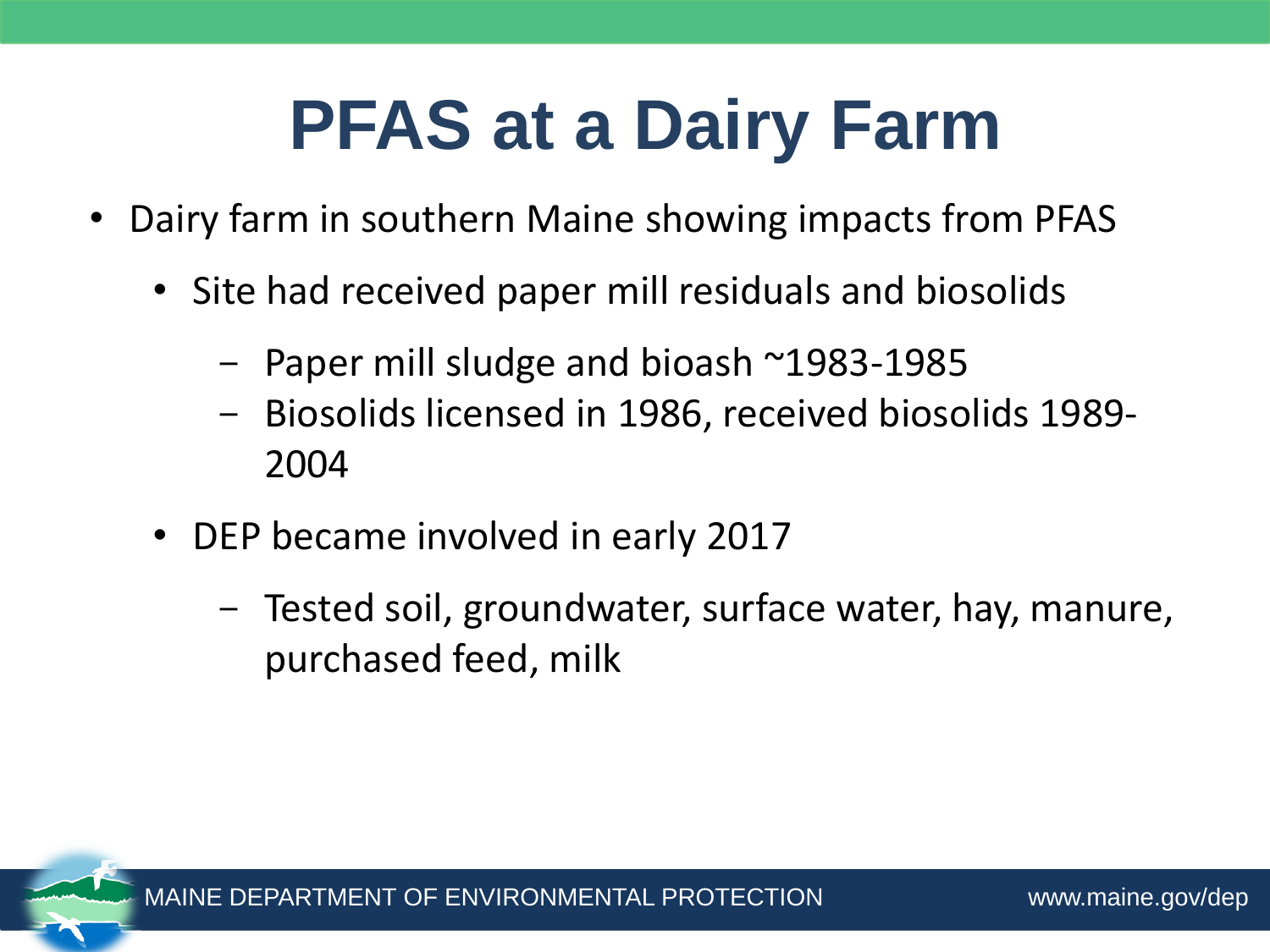#### **PFAS Results**

• Dairy farm PFAS sampling results:

| <b>Matrix</b>         | <b>Highest PFOA Conc.</b> | <b>Highest PFOS Conc.</b> |
|-----------------------|---------------------------|---------------------------|
| <b>Drinking Water</b> | 8.9 ng/L                  | 42.1 $\frac{1}{2}$        |
| <b>Surface Water</b>  | 7.67 $ng/L$               | 33.4 $ng/L$               |
| Groundwater           | 41.2 ng/L                 | $2.5$ ng/L                |
| <b>Milk</b>           | $<$ 50 ng/L               | $938$ ng/L                |
| Soil                  | 23.6 $ng/g$               | $878$ ng/g                |
| <b>Manure</b>         | 3.2 $ng/g$                | 20.3 $ng/g$               |
| Hay                   | $2.1$ ng/g                | 9.7 ng/g                  |
| <b>Purchased Feed</b> | $<$ 0.5 ng/g              | $<$ 1 ng/g                |

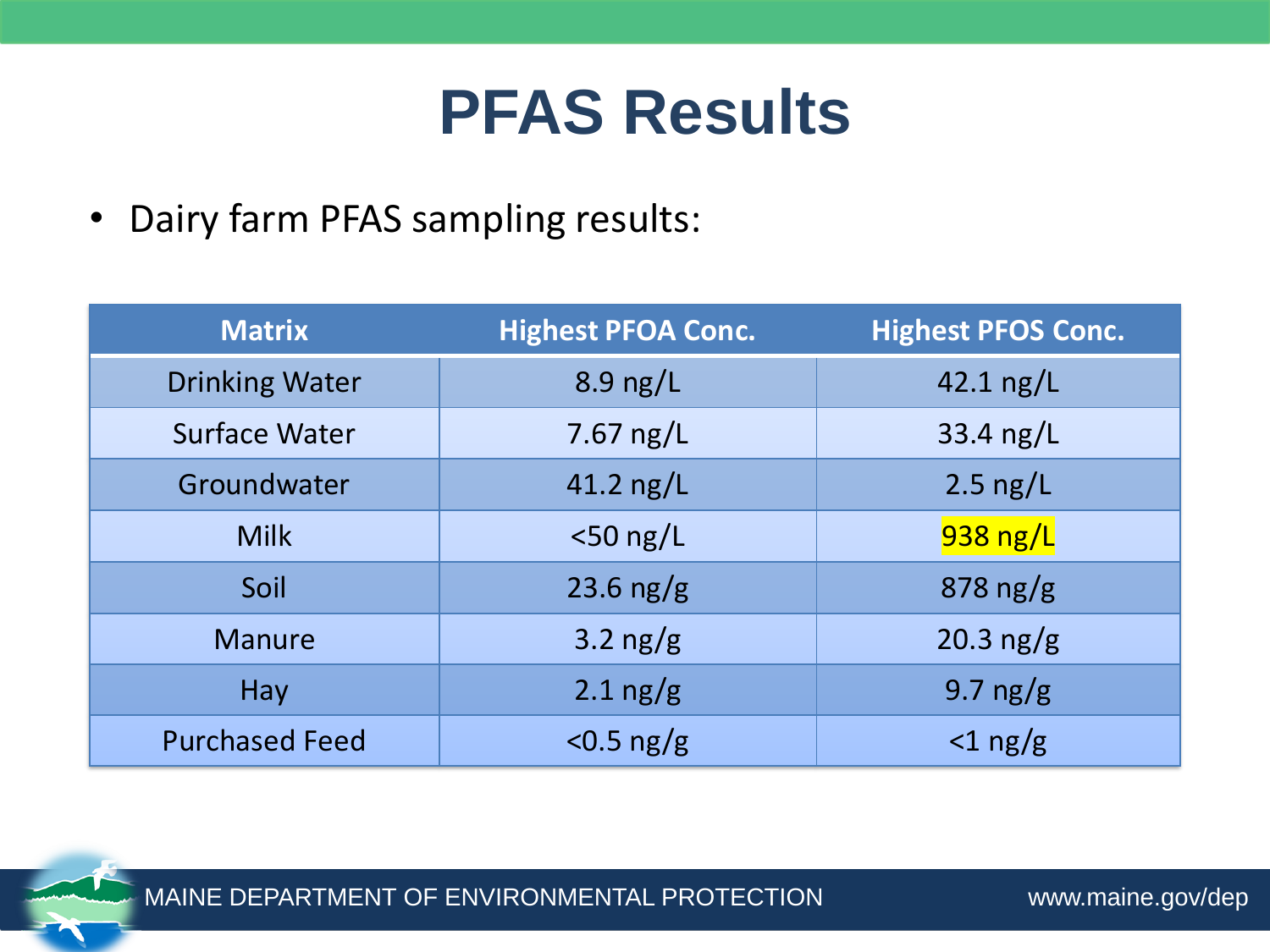## **Agency Work**

- Worked with ME CDC to evaluate risk by establishing screening levels as well as to evaluate risk at individual remediation sites.
- In conjunction with ME CDC, established limited PFAS screening levels in RAGs and Chapter 418 (PFOA, PFOS, & PFBS)
- April 2, 2017 DEP established a hierarchy to prioritize investigation of PFAS in drinking water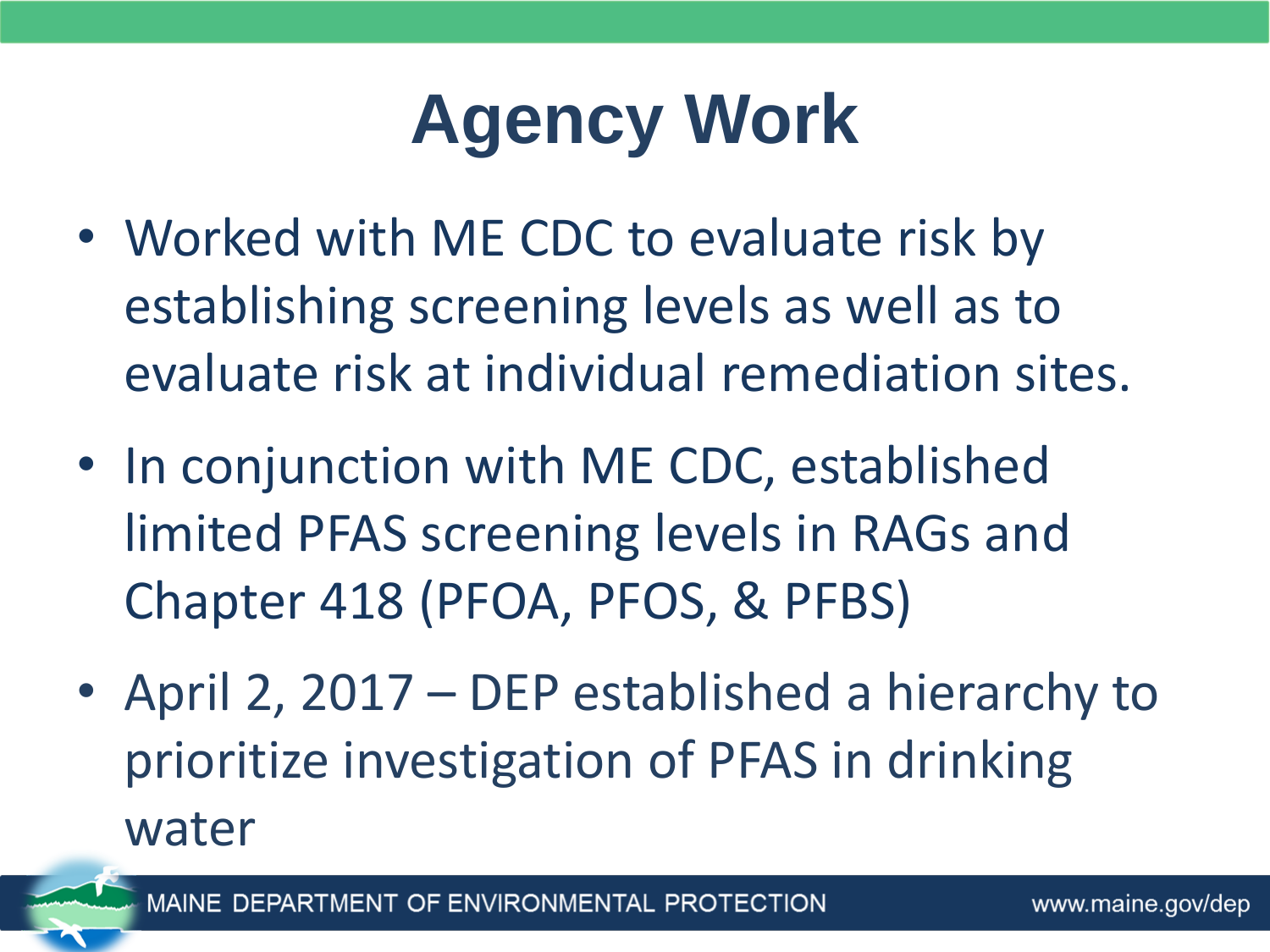## **Agency Work**

- Utilizing EPA's 70 ppt health advisory level for drinking water supplies
- Established meetings with Maine's Drinking Water Program staff
- March 2019 requirement for testing sludge that is land applied or composted
- Worked closely with MECDC & ACF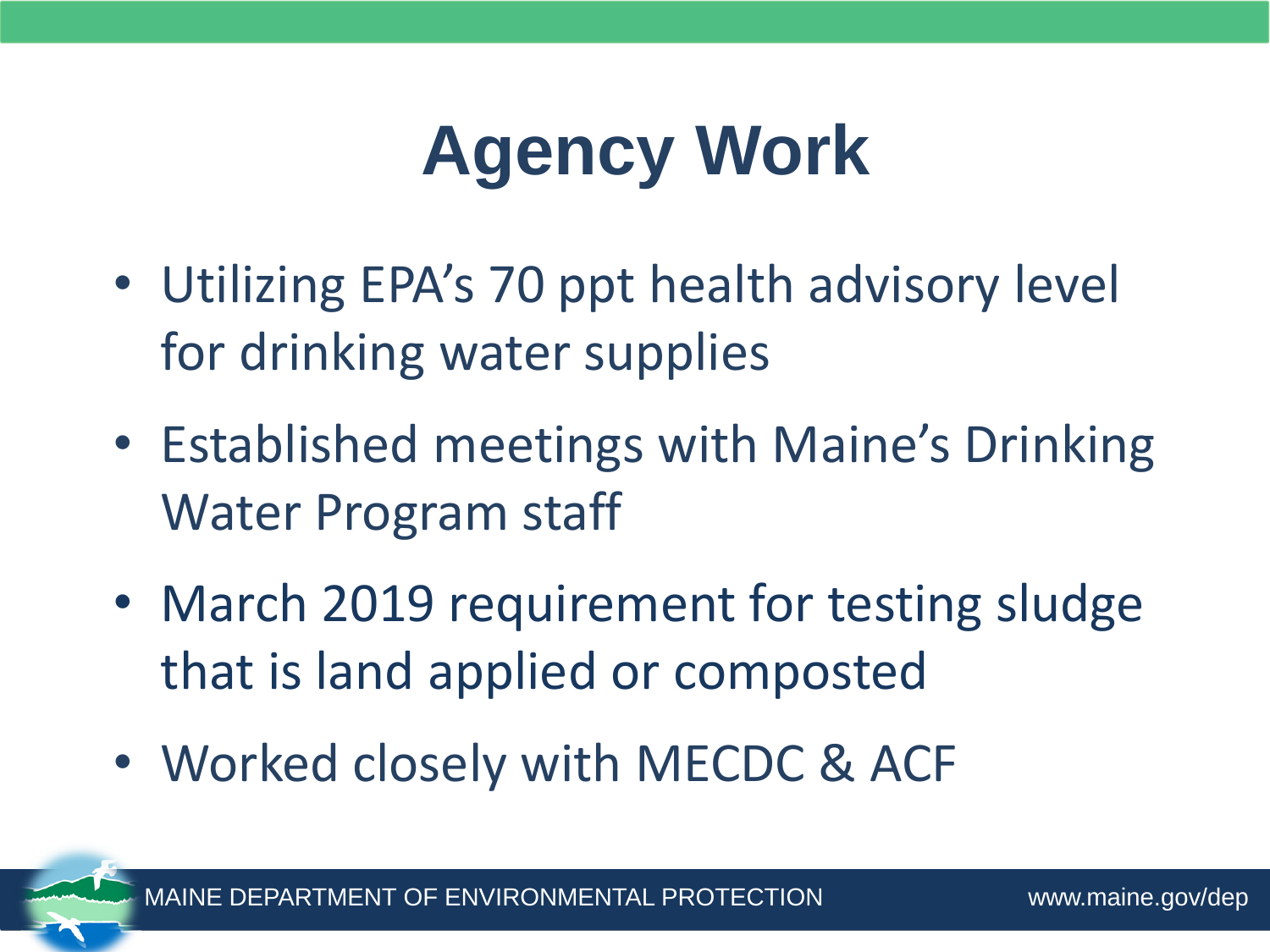#### **2019 Sludge Test Requirements**

- All sludge/biosolids headed for land application sites
- All sludge/biosolids compost facilities required to test finished compost
- Compare results to screening concentrations
	- If over the screening concentrations, were required to perform pollutant loading rate calculations and some required to test site-specific soils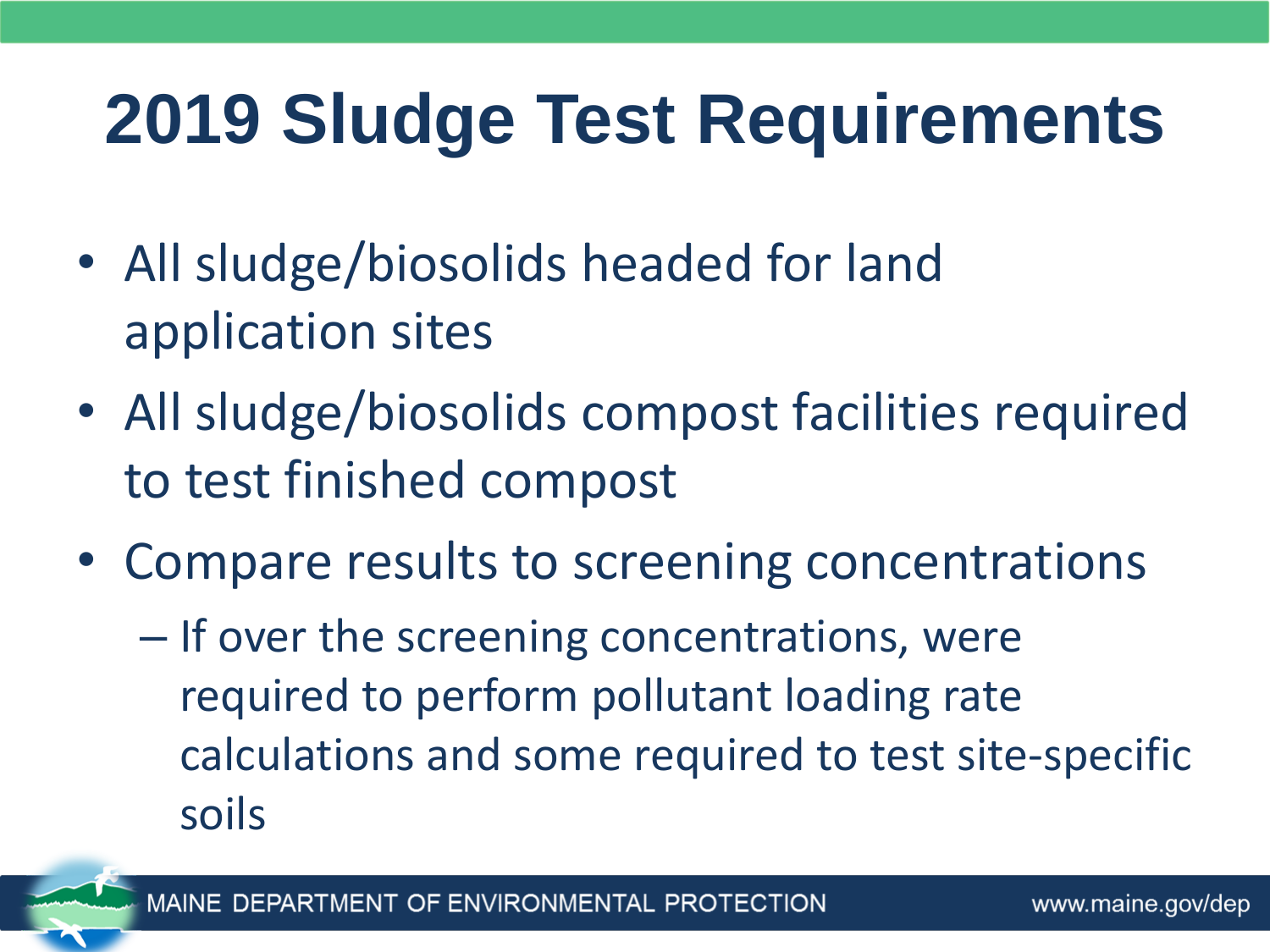## **2019 PFAS Results Summary**

- Compost Facilities
	- 23 licensed facilities
	- Results from 19 facilities
- Land Application
	- ‒ 41 facilities with agronomic utilization program licenses
	- ‒ Results from 34 facilities
- Papermills
	- ‒ 9 facilities with agronomic utilization program licenses
	- ‒ Results from 7 facilities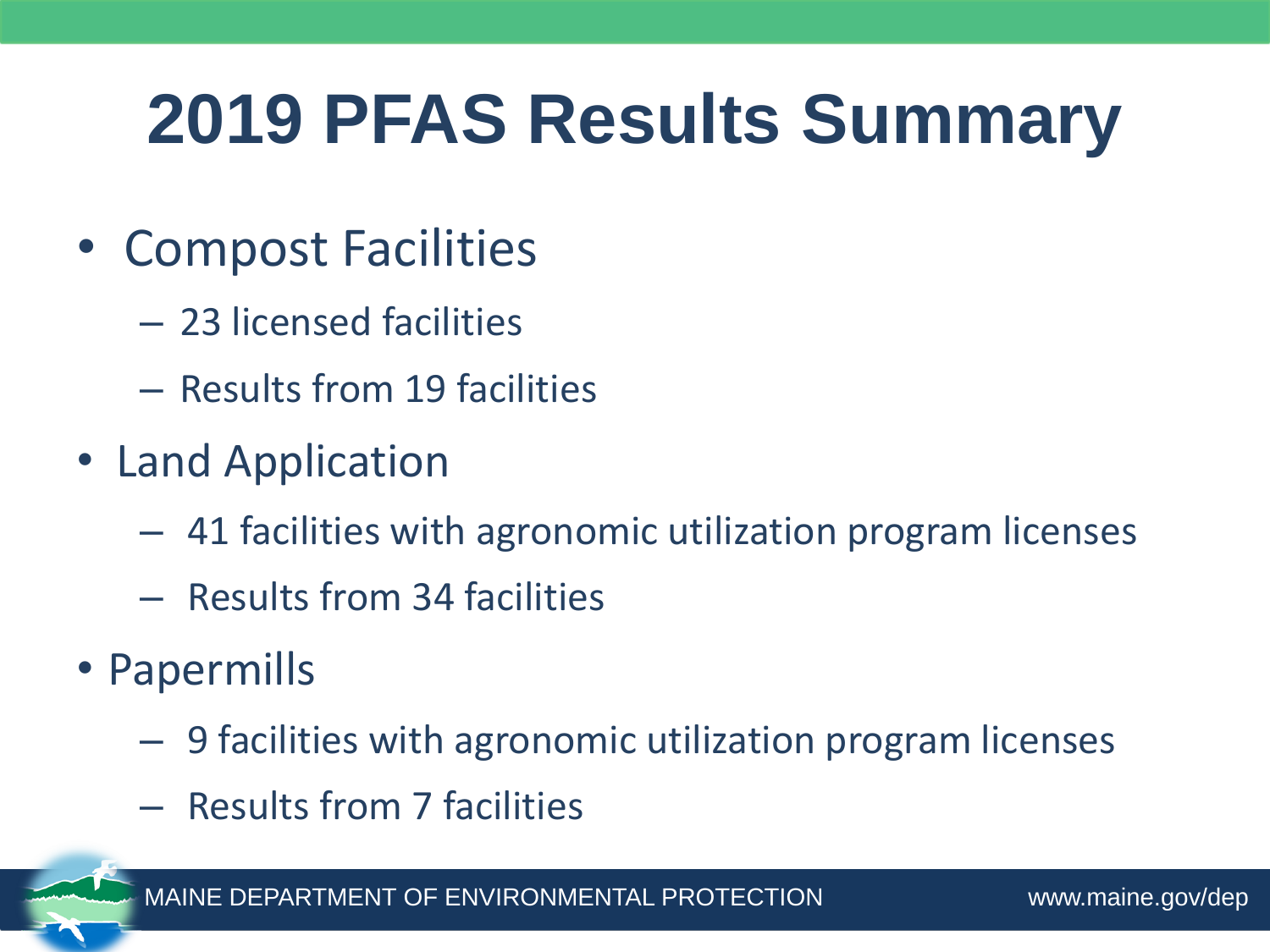## **2019 PFAS Results Summary**

- PFBS not an issue
- 65% of sludge samples exceeded for PFOA
- 93% of sludge samples exceeded for PFOS
- 89% of composts exceeded for PFOA
- 74% of composts exceeded for PFOS
- No paper mill residuals exceeded for PFOA or PFOS
- 19% of site-specific soils exceeded for PFOA
- 57% of site-specific soils exceeded for PFOS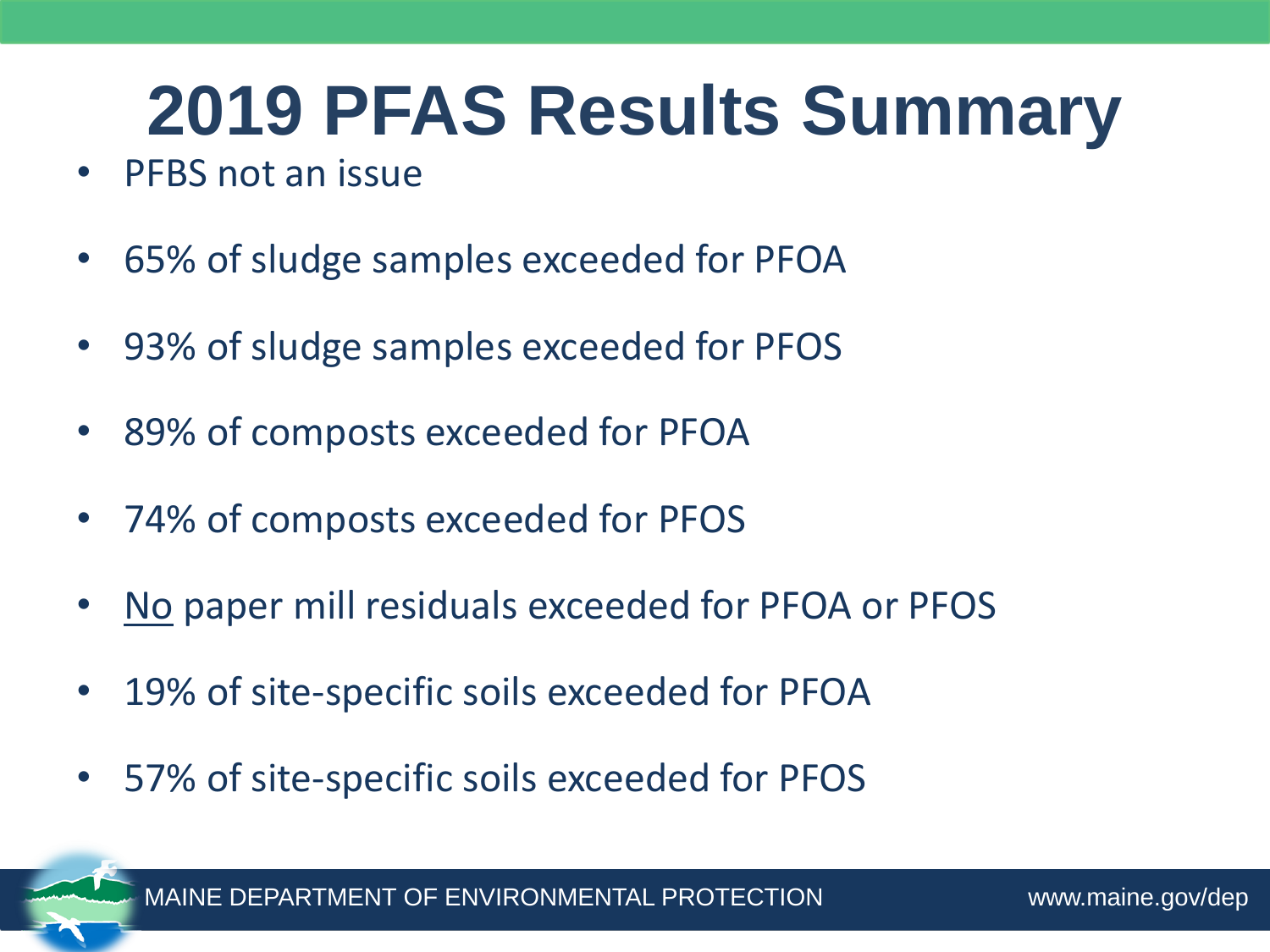## **PFAS Results**

- Sludge Concentrations
	- Average PFOA 8.5 ng/g and PFOS 25.5 ng/g
	- Median PFOA 3.8 ng/g and PFOS 22.9 ng/g
	- Maximum PFOA 46 ng/g and PFOS 120 ng/g
- **Compost** 
	- Average concentration PFOA 14.2 ng/g and PFOS 16 ng/g
	- Median concentration PFOA 7.7 ng/g and PFOS 7.3 ng/g
	- Maximum concentration PFOA 60 ng/g and PFOS 81.8 ng/g
- Site-Specific Soils
	- Average concentration PFOA 2 ng/g and PFOS 9.6 ng/g
	- Median concentration PFOA 1.3 ng/g and PFOS 7.1 ng/g
	- Maximum concentration PFOA 12.9 ng/g and PFOS 36.6 ng/g

Ch. 418 Screening Concentrations:

 $PFOA - 2.5$  ng/g  $PFOS - 5.2$  ng/g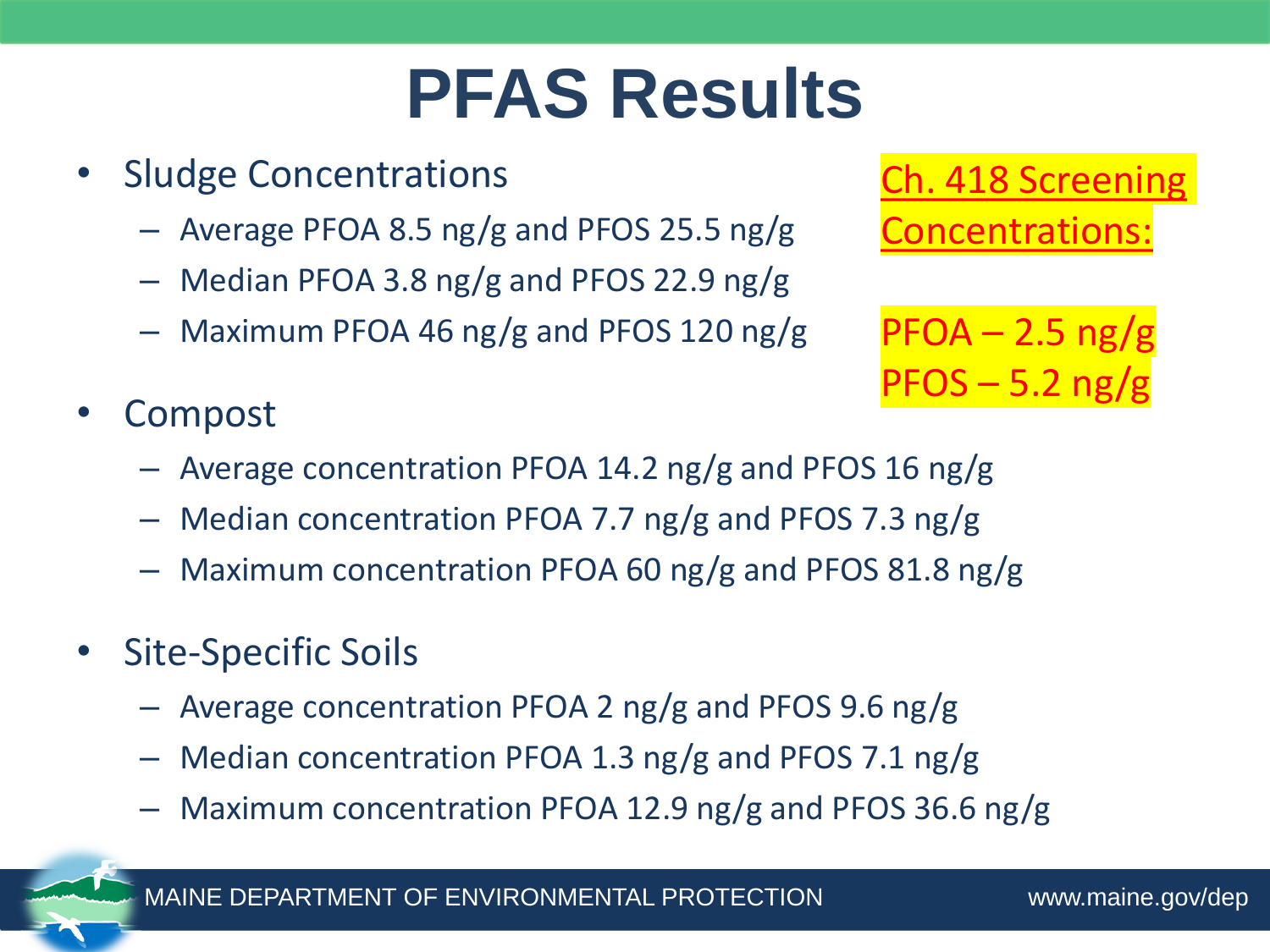# **Other PFAS Testing**

- Biosolids compost used in a home garden
- Closed, unlined landfill sites
- Remediation sites
- AFFF Class B firefighting foam sites
- 4 polymers used at treatment plants
- Septage
- Fish tissue

OF ENVIRONMENTAL PROTECTION **MAINF DFPA**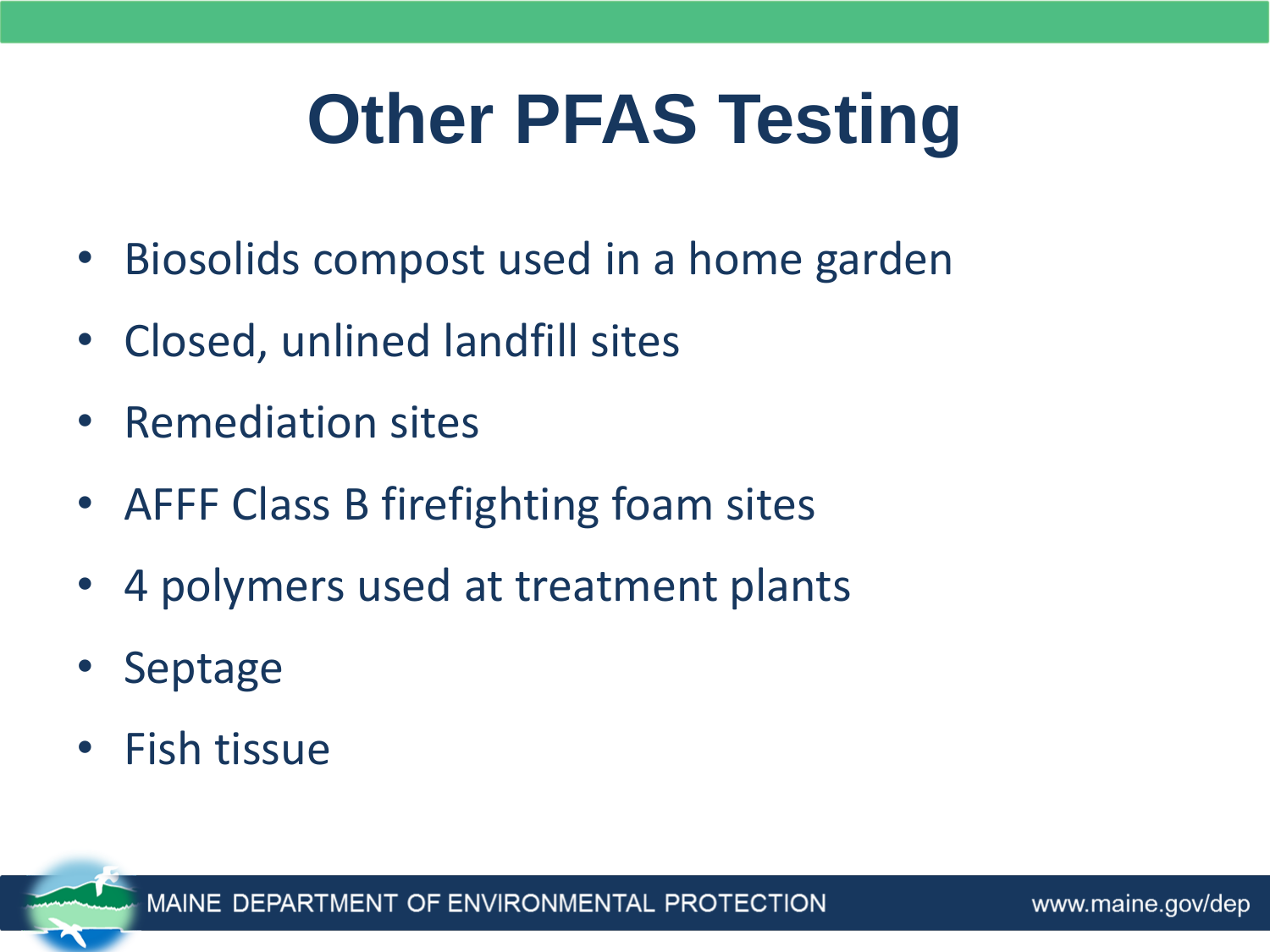## **Where to find the Information**

- All PFAS data located at:
	- [https://www.maine.gov/dep/spills/topics/pfas/PFAS-all](https://www.maine.gov/dep/spills/topics/pfas/PFAS-all-results-8.9.2019.pdf)results-8.9.2019.pdf
- Historical Records for Biosolids located at:
	- [https://www.maine.gov/dep/ftp/sludge-bioash/2019-09-](https://www.maine.gov/dep/ftp/sludge-bioash/2019-09-06-sludge-bioash-land-application.xlsx) 06-sludge-bioash-land-application.xlsx
- PFAS mapping tool located at:
	- ‒ [https://maine.maps.arcgis.com/apps/webappviewer/inde](https://maine.maps.arcgis.com/apps/webappviewer/index.html?id=731ba8744cbe4de69abc5bfc33d5ede5) x.html?id=731ba8744cbe4de69abc5bfc33d5ede5
- Feed back requested: <mailto:pfas.dep@maine.gov>

OF ENVIRONMENTAL PROTECTION **MAINE DEPAR**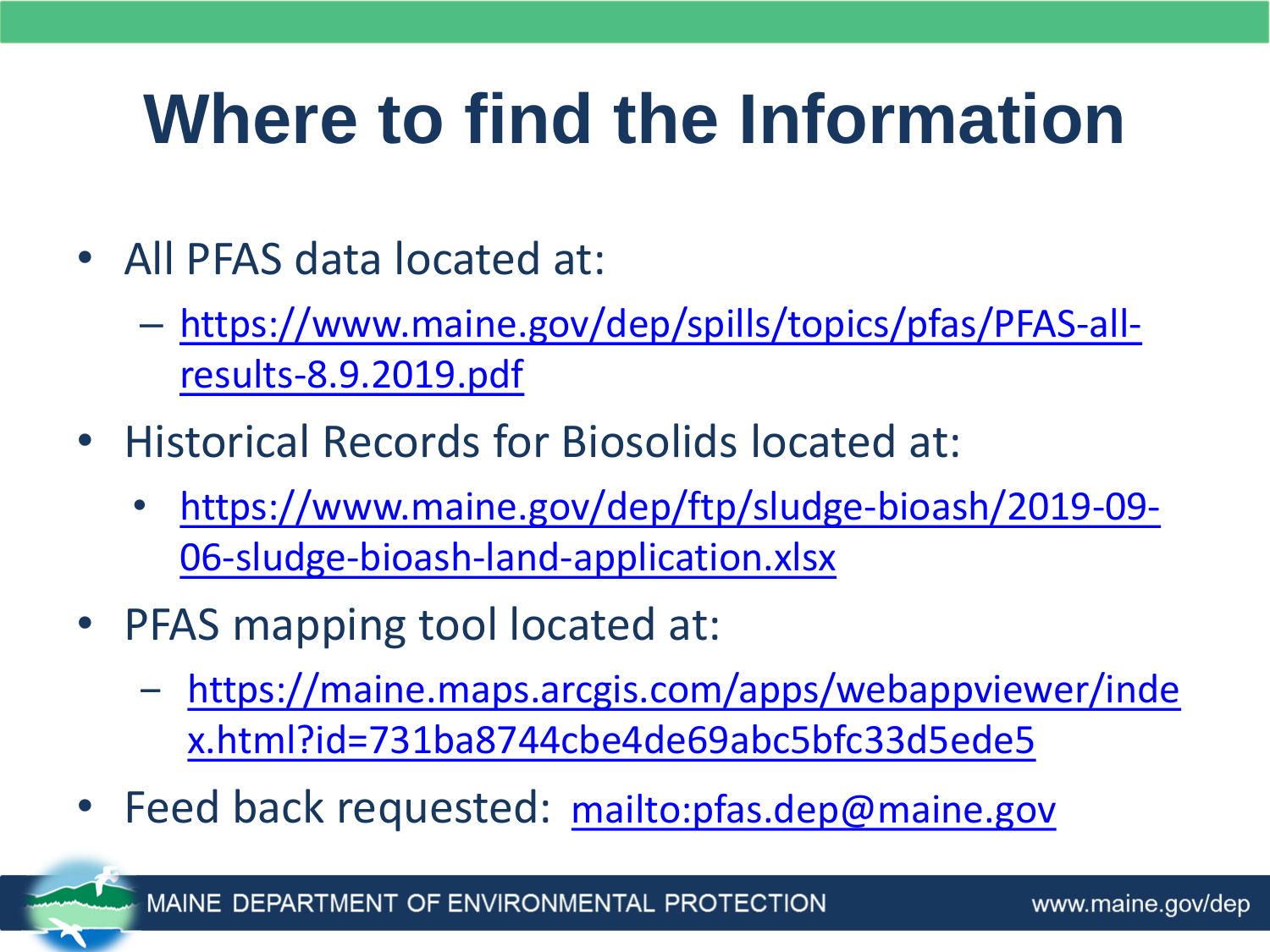#### **PFAS Task Force**

- Governor's task force formed by Executive Order March 2019
- Purpose to identify the extent of PFAS exposure in Maine, examine risk of PFAS to Maine residents and the environment, and recommend State approaches to most effectively address this risk
- Report to Governor's Office anticipated soon
- <https://www.maine.gov/pfastaskforce/>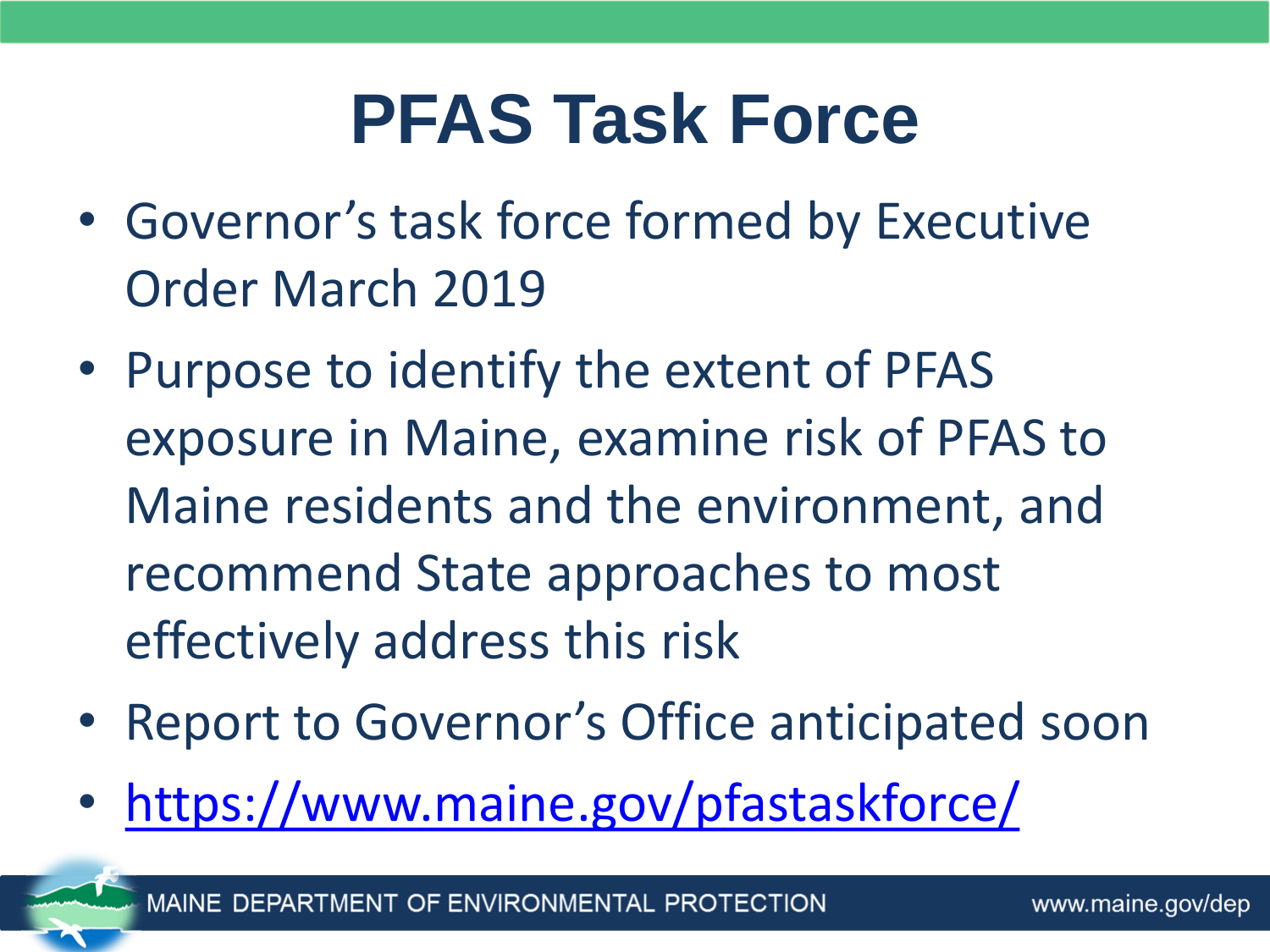#### **Future?**

- Continue with requirements in Chapter 419, agronomic utilization of residuals, for the near term
- Follow-up with licensees will occur regarding testing and use requirements for 2020
- DEP, MECDC, and DACF working to gather information to support or modify our model for agronomic utilization